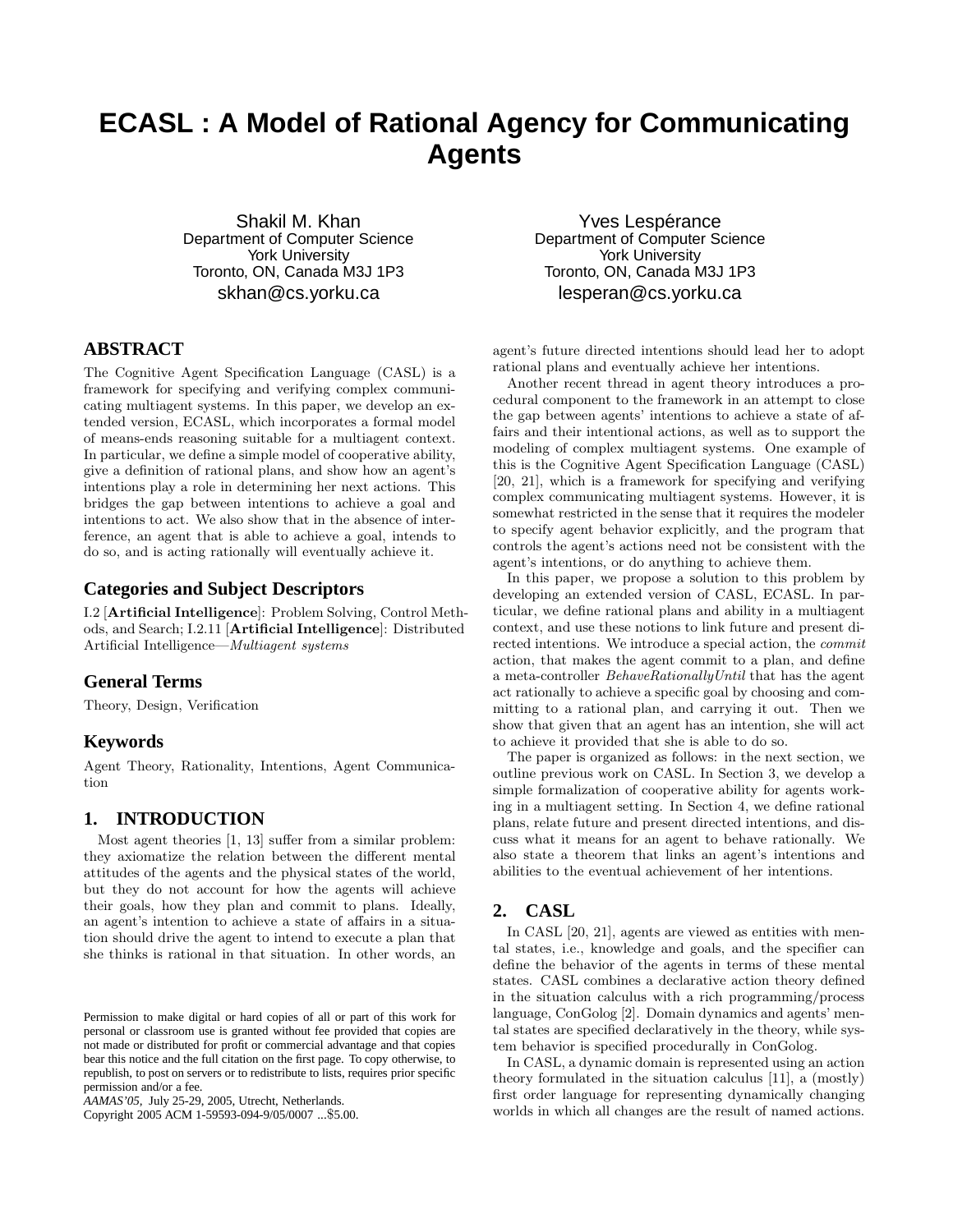CASL uses a theory that includes the following set of axioms:

- action precondition axioms, one per action,
- successor state axioms (SSA), one per fluent, that encode both effect and frame axioms and specify exactly when the fluent changes [14],
- initial state axioms describing what is true initially including the mental states of the agents,
- axioms identifying the agent of each action,
- unique name axioms for actions, and
- domain-independent foundational axioms describing the structure of situations [6].

Within CASL, the behavior of agents is specified using the notation of the logic programming language ConGolog [2]. A typical ConGolog program is composed of a sequence of procedure declarations, followed by a complex action. Complex actions can be composed using constructs that include primitive actions (a), waiting for a condition  $(\phi$ ?), sequence  $(\delta_1; \delta_2)$ , nondeterministic branch  $(\delta_1 | \delta_2)$ , nondeterministic choice of arguments  $(\pi x.\delta)$ , conditional branching (If  $\phi$  Then  $\delta_1$  Else  $\delta_2$  EndIf), while loop (While  $\phi$  Do  $\sigma$  End-While), and procedure call  $(\beta(\vec{p}))$ . Intuitively,  $\pi x.\delta$  nondeterministically picks a binding for the variable  $x$  and performs the program  $\delta$  for this binding of x. ConGolog also supports nondeterministic iteration, concurrent execution with and without priorities, and interrupts. To deal with multiagent processes, primitive actions in CASL take the agent of the action as argument.

The semantics of the ConGolog process description language is defined in terms of transitions. Two special predicates Final and Trans are introduced, and are characterized by defining axioms for each of the above constructs, where  $Final(\delta, s)$  means that program  $\delta$  may legally terminate in situation s, and where  $Trans(\delta, s, \delta', s')$  means that program  $\delta$  in situation s may legally execute one step, ending in situation s' with program  $\delta'$  remaining.<sup>1</sup> The overall semantics of a program is specified by the Do relation:

$$
Do(\delta, s, s') \doteq \exists \delta' \cdot (Trans^*(\delta, s, \delta', s') \wedge Final(\delta', s')).
$$

 $Do(\delta, s, s')$  holds if and only if s' can be reached by performing a sequence of transitions starting with program  $\delta$ in s, and the remaining program  $\delta'$  may legally terminate in  $s'$ . Here,  $Trans^*$  is the reflexive transitive closure of the transition relation Trans.

CASL incorporates a branching time temporal logic, where each situation has a linear past and a branching future. In this framework, one can write both state formulas and path formulas. A state formula  $\phi(s)$  takes a single situation as argument and is evaluated with respect to that situation. On the other hand, a path formula  $\psi(s_1, s_2)$  takes two situations as arguments and is evaluated with respect to the interval (finite path) [ $s_1, s_2$ ]. We often use  $\phi$  (and  $\psi$ ) to denote a formula whose fluents may contain a placeholder constant now (now and then, resp.) that stands for the situation in which  $\phi$  ( $\psi$ , resp.) must hold.  $\phi(s)$  (and  $\psi(s_1, s_2)$ ) is the formula that results from replacing now with s (now and then with  $s_1$  and  $s_2$ , resp.). Where the intended meaning is clear, we sometimes suppress the placeholder(s).

CASL allows the specifier to model agents in terms of their mental states by including operators to specify agents' information (i.e., their knowledge), and motivation (i.e., their goals or intentions). We usually use state formulas within the scope of knowledge, and path formulas within the scope of intentions. Following [12, 18], CASL models knowledge using a possible worlds account adapted to the situation calculus.  $K(agt, s', s)$  is used to denote that in situation s, agt thinks that she could be in situation  $s'$ .  $s'$  is called a K-alternative situation for agt in s. Using  $K$ , the knowledge or belief of an agent, Know $(agt, \phi, s)$ , is defined as  $\forall s' (K(agt, s', s) \supset \phi(s'))$ , i.e. agt knows  $\phi$  in s if  $\phi$  holds in all of  $agt$ 's  $K$ -accessible situations in s. In CASL,  $K$  is constrained to be reflexive, transitive, and euclidean in the initial situation to capture the fact that agents' knowledge is true, and that agents have positive and negative introspection. As shown in [18], these constraints then continue to hold after any sequence of actions since they are preserved by the successor state axiom for K.

Scherl and Levesque [18] showed how to capture the changes in beliefs of agents that result from actions in the successor state axiom for  $K$ . These include knowledge-producing actions that can be either binary sensing actions or nonbinary sensing actions. Following [9], the information provided by a binary sensing action is specified using the predicate  $SF(a, s)$ , which holds if the action a returns the binary sensing result 1 in situation s. Similarly for non-binary sensing actions, the term  $sff(a, s)$  is used to denote the sensing value returned by the action.

Lespérance  $[7]$  extends the SSA of K in  $[18]$  to support two variants of the inform communicative action, namely  $informationWhen the other and informRef. Here, information of inform(int, agt, \phi),$  $informationWhether(inf,agt, \psi)$ , and  $informRef(inf,agt, \theta)$ mean that *inf* informs *agt* that  $\phi$  currently holds, *inf* informs *agt* about the current truth value of  $\psi$ , and *inf* informs *agt* of who/what  $\theta$  is, respectively. The preconditions of *inform* are as follows:

$$
Poss(inform(inf,agt, \phi), s) \equiv \text{Know}(inf, \phi, s)
$$

$$
\land \neg \text{Know}(inf, \text{Know}(agt, \phi, now), s).
$$

In other words, the agent *inf* can inform *agt* that  $\phi$ , iff *inf* knows that  $\phi$  currently holds, and does not believe that  $aqt$ currently knows that  $\phi$ . The preconditions of *informWhether* and informRef are similar to that of inform. The SSA for  $K$  is defined as follows:

$$
K(agt, s^*, do(a, s)) \equiv
$$
  
\n
$$
\exists s'. [K(agt, s', s) \land s^* = do(a, s') \land Poss(a, s') \land
$$
  
\n
$$
((BinarySensingAction(a) \land Agent(a) = agt)
$$
  
\n
$$
\supset (SF(a, s') \equiv SF(a, s))) \land
$$
  
\n
$$
((NonBinarySensingAction(a) \land Agent(a) = agt)
$$
  
\n
$$
\supset (sff(a, s') = sff(a, s)) \land
$$
  
\n
$$
\forall inf, \phi. (a = inform(inf, agt, \phi) \supset \phi(s')) \land
$$
  
\n
$$
\forall inf, \psi. (a = informWhether(inf, agt, \psi)
$$
  
\n
$$
\supset (\psi(s') \equiv \psi(s))) \land
$$
  
\n
$$
\forall inf, \theta. (a = informRef(inf, agt, \theta)
$$
  
\n
$$
\supset (\theta(s') = \theta(s)))].
$$

<sup>&</sup>lt;sup>1</sup>Since we have predicates that take programs as arguments, we need to encode programs as first-order terms as in [2]. For notational simplicity, we suppress this encoding and use formulae as terms directly.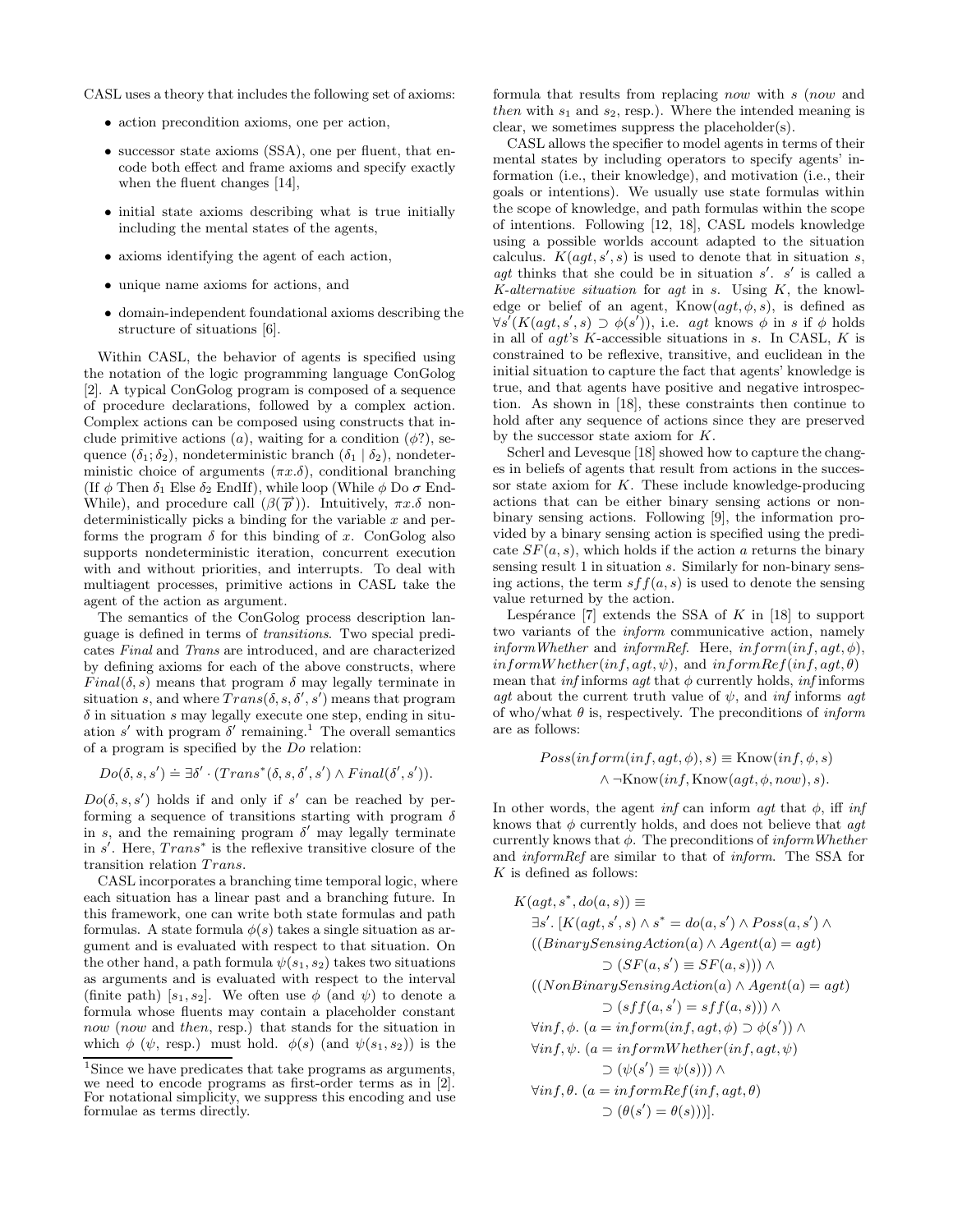This says that after an action happens, every agent learns that it has happened. Moreover, if the action is a sensing action, the agent performing it acquires knowledge of the associated proposition or term. Furthermore, if the action involves someone informing *agt* that  $\phi$  holds, then *agt* knows this afterwards, and similarly for informWhether and informRef. Note that this axiom only handles knowledge expansion, not revision.

CASL also incorporates goal expansion and a limited form of goal contraction. Goals or intentions are modeled using an accessibility relation  $W$  over possible situations. The W-accessible situations for an agent are the ones where she thinks that all her goals are satisfied. W-accessible situations may include situations that the agent thinks are impossible, unlike Cohen and Levesque's [1] G-accessible worlds. But intentions are defined in terms of the more primitive  $W$  and  $K$  relations so that the intention accessible situations are W-accessible situations that are also compatible with what the agent knows, in the sense that there is a Kaccessible situation in their history. This guarantees that agents' intentions are realistic, that is, agents can only intend things that they believe are possible. Thus we have:

$$
Int(agt, \psi, s) \doteq \forall s', s^*. [W(agt, s^*, s)
$$

$$
\land K(agt, s', s) \land s' \leq s^*] \supset \psi(s', s^*).
$$

This means that the intentions of an agent in s are those formulas that are true for all intervals between situations  $s'$  and  $s^*$  where the situations  $s^*$  are W-accessible from  $s$ and have a K-accessible situation  $s'$  in their history. Intentions are future oriented, and any goal formula will be evaluated with respect to a finite path defined by a pair of situations, a begining situation  $s'$  and an ending situation  $s^*$ . This formalization of goals can deal with both achievement goals and maintenance goals. An achievement goal  $\psi$  is said to be satisfied if  $\psi$  holds between now and then, i.e., if Eventually( $\psi$ , now, then), which is defined as  $\exists s'.(now \leq s' \leq then \land \psi(s'))$ . In [19], Shapiro showed how positive and negative introspection of intentions can be modeled by placing some constraints on  $K$  and  $W$ . To make sure that agents' wishes and intentions are consistent, W is also constrained to be serial.

The SSA for W which handles intention change in CASL, has the same structure as a SSA for a domain dependent fluent. In the following,  $W^+(agt, a, s^*, s)$   $(W^-(agt, a, s^*, s),$ resp.) denotes the conditions under which  $s^*$  is added to (dropped from, resp.)  $W$  as a result of the action  $a$ :

$$
W(agt, s^*, do(a, s)) \equiv
$$
  
 
$$
W^+(agt, a, s^*, s) \vee (W(agt, s^*, s) \wedge \neg W^-(agt, a, s^*, s)).
$$

An agent's intentions are expanded when it is requested something by another agent. After the request(req,agt, $\psi$ ) action, *agt* adopts the goal that  $\psi$ , unless she has a conflicting goal or is not willing to serve req for  $\psi$ . Therefore, this action should cause *agt* to drop any paths in W where  $\psi$ does not hold. This is handled in W<sup>−</sup>:

$$
W^-(agt, a, s^*, s) \doteq IncompRequest(agt, a, s^*, s),
$$
  
 
$$
IncompRequest(agt, a, s^*, s) \doteq
$$
  
\n
$$
[\exists req, \psi. a = request(req,agt, \psi)
$$
  
\n
$$
\land \text{Serves}(agt, req, \psi, s) \land \neg \text{Int}(agt, \neg \psi, s)
$$
  
\n
$$
\land \exists s'. K(agt, s', s) \land s' \leq s^*
$$
  
\n
$$
\land \neg \psi(do(a, s'), s^*)].
$$

Here, the request action is considered a primitive action. The preconditions of request are:

$$
Poss(request(req,agt, \psi), s) \equiv Int(req, \psi, s).
$$

A limited form of intention contraction is also handled in CASL. Suppose that the agent req requests agt that  $\psi$ and later decides it no longer wants this. The requester req can perform the action cancelRequest(req, aqt, $\psi$ ), which causes *agt* to drop the goal that  $\psi$ . *cancelRequest* actions are handled by determining what the W relation would have been if the corresponding request action had never happened. This type of goal contraction is handled in  $W^+$ , which can be defined as follows:

$$
W^+(agt, a, s^*, s) \doteq \exists s_1. W(agt, s^*, s_1)
$$
  
\n
$$
\wedge \exists a_1. do(a_1, s_1) \le s \wedge Cancels(a, a_1)
$$
  
\n
$$
\wedge (\forall a', s'. do(a_1, s_1) < do(a', s') \le s \supset
$$
  
\n
$$
\neg W^-(agt, a', s^*, s')),
$$
  
\n
$$
Cancels(a, a') \doteq [\exists req, \psi \cdot a' = request(req, agt, \psi)]
$$
  
\n
$$
\wedge a = cancelRequest(req, agt, \psi)].
$$

Suppose that a cancelRequest action occurs in situation s. The W relation is first restored to the way it was before the corresponding request action occured, i.e., in  $s<sub>1</sub>$ . Then starting just after the *request*, all the actions  $a'$  that occured in the history of  $s$  (say in situation  $s'$ ) are considered, and any situation  $s^*$  in W that satisfies  $W^-(agt, a', s^*, s')$  is removed from W. A cancelRequest action can only be executed if a corresponding request action has occured in the past.

#### **3. SIMPLE COOPERATIVE ABILITY**

An agent cannot be expected to eventually achieve an intention just because she has that intention, and she is acting rationally. We also need to make sure that the agent is capable of achieving the goal in the current situation [8]. In a single agent domain, an agent's ability can roughly be defined as her knowledge of a plan that is physically and epistemically executable and whose execution achieves the goal. However, modeling multiagent ability is a more complex problem, since in this case we need to consider the agents' knowledge about each other's knowledge and intentions as well as how they choose actions, behave rationally, etc. In this section, we develop a simple model of cooperative ability of agents suitable for a limited multiagent context in the absence of exogenous actions, i.e., actions whose performance is not intended by the planning agent. In an open multiagent framework, agents' actions may interfere with each other, possibly perturbing their plans. In some cases, there are multiple strategies to achieve a common goal, and the agents may fail unless they coordinate their choice of strategy by reasoning about each other's knowledge, ability, and rational choice. Moreover, agents may have conflicting goals or intentions. To simplify, we restrict our framework by only allowing plans where the actions that the other agents must do are fully specified, i.e., action delegation is possible, but (sub)goal delegation is not. The primary agent, who is doing the planning, is constrained to know the whole plan in advance. Thus, the primary agent is allowed to get help from others, but she can only ask them to perform specific actions. Given this, we do not need to model the fact that the other agents behave rationally.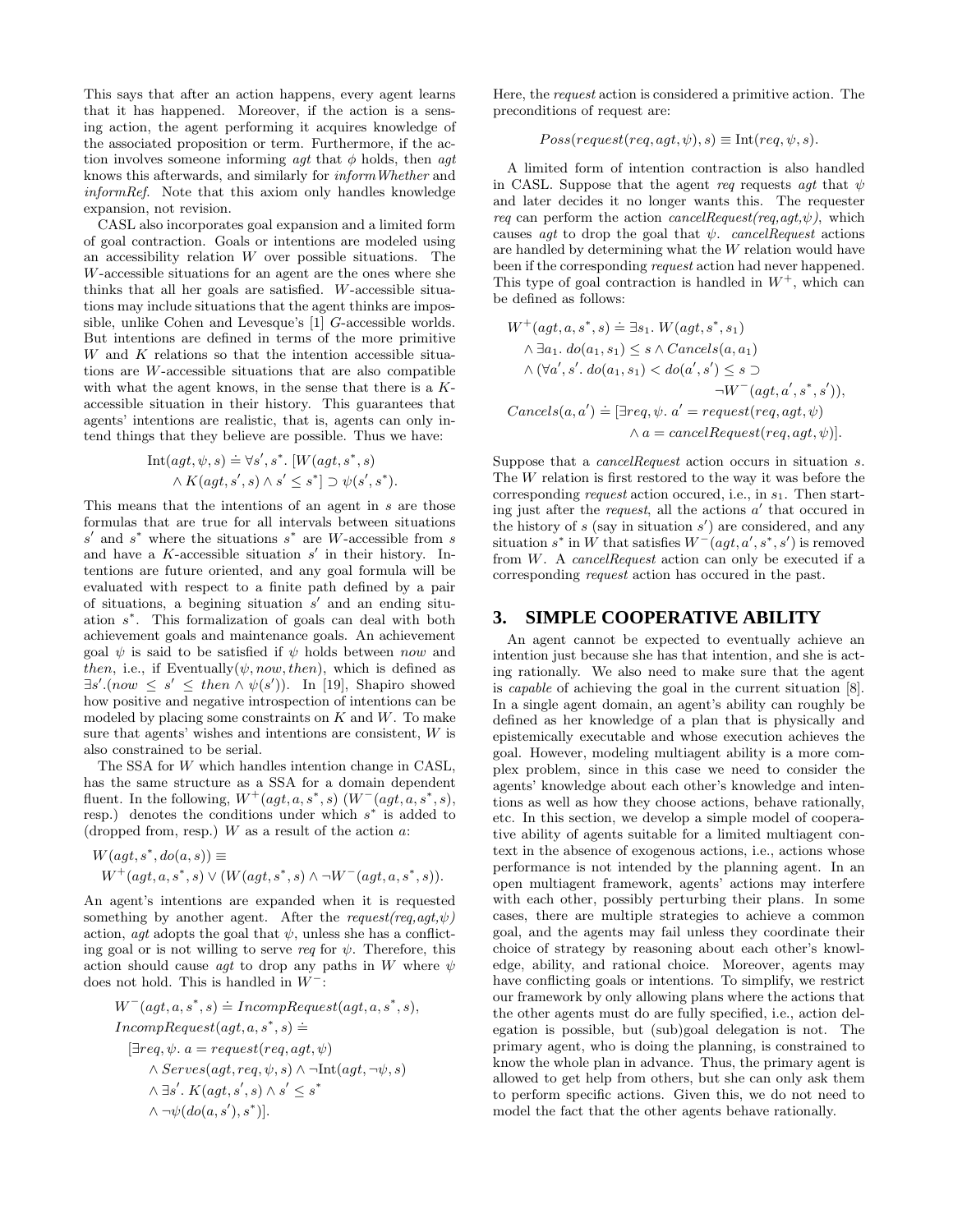When dealing with ability, it is not enough to say that the agent is able to achieve a goal iff she has a physically executable plan, and any execution of this plan starting in the current situation achieves the goal. We should also take into account the epistemic and intentional feasibility of the plan. This is necessary as physical executability does not guarantee that the executor will not get stuck in a situation where it knows that some step must be performed, but does not know which. For example, consider the plan  $(a; \text{If } \phi \text{ Then } b \text{ Else } c \text{ EndIf} \mid d, \text{ where actions } a, b, c \text{ and }$ d are always possible, but where the agent does not know whether  $\phi$  holds after a. If the agent follows the branch where the first action is  $a$ , she will get stuck due to incomplete knowledge. Hence, the result of deliberation should be a kind of plan where the executor will know what to do next at every step, a plan that does not itself require deliberation to interpret. To deal with this, Sardiña  $\it{et~al.}$  [17] defined the notion of Epistemically Feasible Deterministic Programs (EFDPs) for single agent plans and characterized deliberation in terms of it. Note that EFDPs are deterministic, since they are the result of deliberation and their execution should not require making further choices.

Since we are dealing with cooperative multiagent ability, we also need to make sure that the cooperating agents intend to perform the requested actions when it is their turn to act. We extend the notion of EFDP to handle simple multiagent plans as follows. A program is called an Epistemically and Intentionally Feasible Deterministic Program (EIFDP) in situation s for agent agt, if at each step of the program starting at s, agt always has enough infomation to execute the next action in the program, or knows that the executor of the next action is another agent, and that this agent has enough information to execute this action and intends to do it. Put formally:

 $EIFDP(agt, \delta, s) \doteq$  $\forall \delta', s'. Trans^*(\delta, s, \delta', s') \supset LEIFDP(agt, \delta', s'),$  $LEIFDP(agt, \delta, s) =$ Know $(aqt,Final(\delta, now) \wedge$  $\neg \exists \delta', s'. Trans(\delta, now, \delta', s'), s)$  $\vee \exists \delta'$ . Know $(agt, \neg Final(\delta, now) \wedge$  $UTrans(\delta, now, \delta', now), s)$  $\vee \exists \delta', a$ . Know $(agt, \neg Final(\delta, now) \wedge$  $Agent(a) = aqt \wedge$  $UTrans(\delta, now, \delta', do(a, now)), s)$  $\vee \exists \delta', agt'$ . Know $(agt, \neg Final(\delta, now) \wedge$  $\exists a. UTrans(\delta, now, \delta', do(a, now)) \wedge$  $Agent(a) = agt' \neq agt \wedge$ Int $(agt', \exists s'. s' \leq then$  $\wedge Do(a, now, s'), now), s).$ 

Thus to be an EIFDP, a program must be such that all configurations reachable from the initial program and situation, involve a Locally Epistimically and Intentionally Feasible Deterministic Program (LEIFDP). A program is a LEIFDP in a situation with respect to an agent, if the agent knows that the program is currently in its Final configuration and no further transitions are possible, or knows that she is the agent of the next action and knows what unique transition (with or without an action) it can perform next, or knows

that someone else  $agt'$  is the agent of the next action, that  $agt'$  knows what the action is and intends to do it next, and knows what unique transition the program can perform next with this action. Here,  $UTrans(\delta, s, \delta', s')$  means that the program  $\delta$  in s can perform a unique transition, which takes the agent to s' with the remaining program  $\delta'$ . Note that when it is the other agent's turn, *agt* does not have to know exactly what the next action is, i.e., know all the parameters of the next action. However, at every step, she must know what the remaining program is.

EIFDPs are suitable results for planning. They can always be executed successfully and since they are deterministic, they do not require further deliberation to execute. Using EIFDP, ability can be defined as follows:

$$
Can(agt, \psi(now, then), s) \doteq
$$
  
\n
$$
\exists \delta. \text{Know}(agt, EIFDP(agt, \delta, now) \land \exists s'. \text{ } Do(\delta, now, s') \land
$$
  
\n
$$
\forall s'. (Do(\delta, now, s') \supset \psi(now, s')), s).
$$

Thus, an agent can achieve a goal in situation s, iff she knows of a plan  $\delta$  that is an EIFDP, is executable starting at s, and any possible execution of the plan starting in the current situation brings about the goal.

We use the following as our running example (adapted from [12]) throughout the paper. Consider a world in which there is a safe with a combination lock. If the safe is locked and the correct combination is dialed, then the safe becomes unlocked. However, dialing the incorrect combination will cause the safe to explode. The agent can only dial a combination if the safe is intact, and it is not possible to change the combination of the safe. Initially, the agent  $Agt<sub>1</sub>$  has the intention to open the safe, but does not know the combination. However, she knows that  $Agt_2$  knows it. She also knows that  $Agt_2$  is willing to serve/help her, and that  $Agt_2$ does not have the intention of not informing her of the combination of the safe. Here are some of the axioms that we use to model this domain:

$$
sf_1) \; Poss(a, s) \supset [Exploaded(do(a, s))] \equiv
$$
  
\n
$$
\exists c, agt. (a = dial(agt, c) \land Comb(s) \neq c)
$$
  
\n
$$
\lor Exploded(s)].
$$
  
\n
$$
sf_2) \; Poss(dial(agt, c), s) \equiv \neg Exploded(s).
$$
  
\n
$$
sf_3) \; Agent(dial(agt, c)) = agt.
$$
  
\n
$$
sf_4) \; \neg Exploded(S_0).
$$

The first axiom, a successor state axiom, states that the safe has exploded after doing action a iff a denotes the action of dialing the wrong combination, or if the safe has already exploded. The second axiom, a precondition axiom, states that it is possible to dial a combination for the safe in situation s iff the safe is intact in s. The third axiom is an agent axiom and defines the agent of the dial action. The last axiom is an initial situation axiom, and states that the safe is initially intact. From now on, we will use  $D_{safe}$  to denote the set of axioms that we use to model this safe domain (see [5] for the complete axiomatization).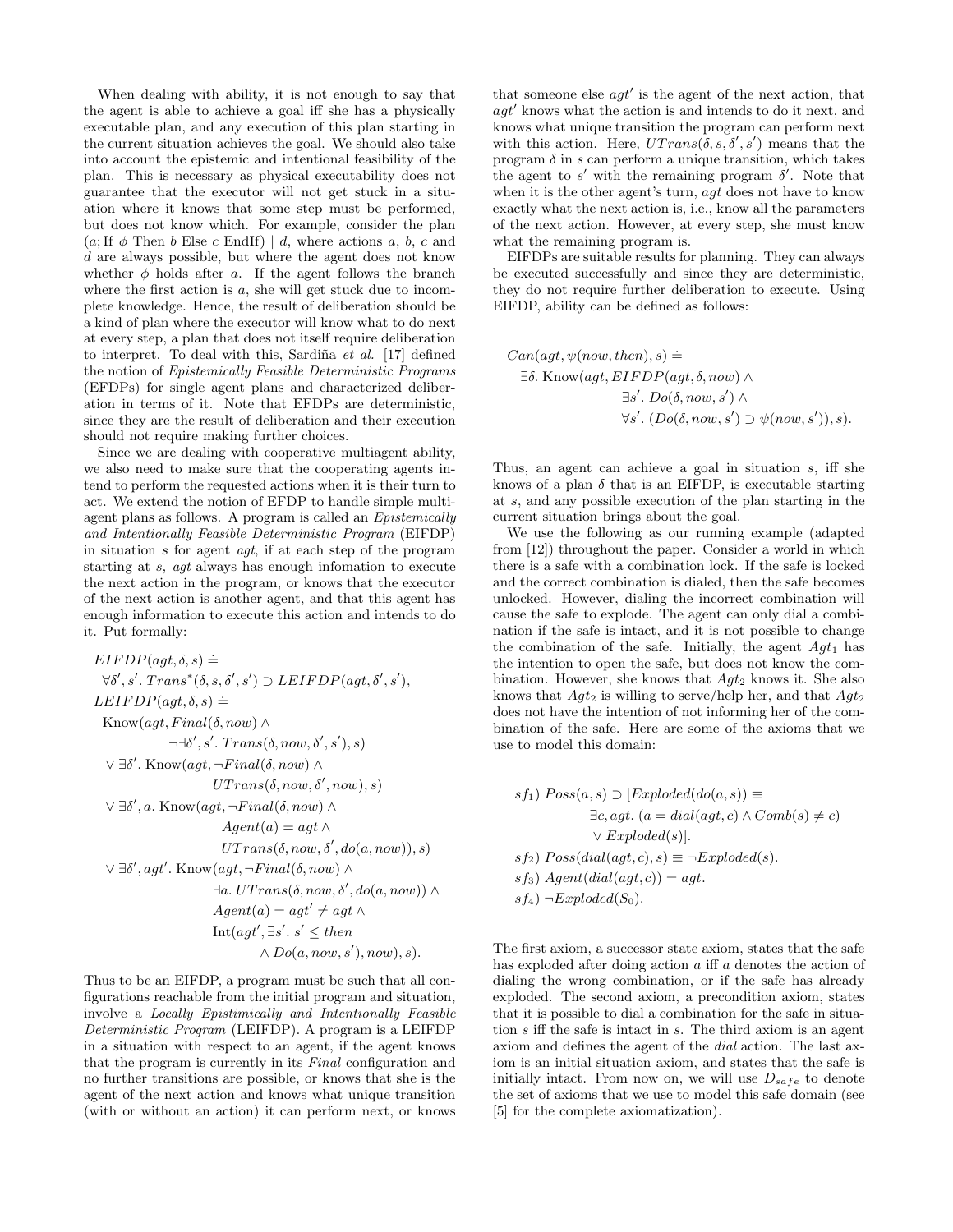Now, consider the follwing plan:<sup>2</sup>

$$
\sigma_{safe} = requestAct(Agt_1, Agt_2, \\ informRef(Agt_2, Agt_1, Comb(s)));
$$

$$
informRef(Agt_2, Agt_1, Comb(s));
$$

$$
dial(Agt_1, Comb(s)).
$$

So, the plan is that  $Agt_1$  will request  $Agt_2$  to inform her of the combination of the safe,  $Agt_2$  will inform  $Agt_1$  of the combination of the safe, and finally,  $Agt_1$  will dial the combination to open the safe. We claim that  $\sigma_{safe}$  is an EIFDP in the initial situation for  $Agt_1$ , and that  $Agt_1$  is able to achieve her intention of opening the safe in the initial situation  $S_0$ :

THEOREM 1.

a. 
$$
D_{safe} \models EIFDP(Agt_1, \sigma_{safe}, S_0)
$$
.  
b.  $D_{safe} \models Can(Agt_1, Eventually(\neg Locked), S_0)$ .

(a) holds as all configurations reached by  $\sigma_{safe}$  starting in  $S_0$ are LEIFDP. (b) holds as  $Agt_1$  knows of a plan (i.e.,  $\sigma_{safe}$ ), which she knows is an EIFDP and is executable, and knows that any execution of this plan ends up in a situation where the safe is unlocked.

# **4. FROM INTENTIONS THAT TO INTEN-TIONS TO ACT**

In this section, we define rational plans and extend CASL to model the role of intention and rationality in determining an agent's actions. This bridges the gap between future directed intentions and present directed ones. We also present a theorem that relates intention and ability to the eventual achievement of intended goals.

Before going further, let us discuss the communication actions that we will use in ECASL. Like in CASL, we use three primitive informative communication actions, namely, inform, informWhether, and informRef. However, unlike in CASL, we provide two intention transfer communication actions, request and requestAct, and these are defined in terms of inform. <sup>3</sup> The request action can be used by an agent to request another agent to achieve some state of affairs, whereas requestAct involves an agent's request to another agent to perform some particular complex action starting in the next situation. Formally,

$$
request(req,agt, \phi) \doteq
$$
  
\n
$$
inform(req,agt, Int(req, \phi, now)),
$$
  
\n
$$
requestAct(req,agt, \exists a. \, DoNext(\delta, do(a, now))
$$
  
\n
$$
\land Agent(\delta) = agt).
$$

Here  $DoNext(\delta, s)$  is an abbreviation for  $\exists s^* \, . \, s \leq s^* \leq then$  $\wedge Do(\delta, s, s^*)$ , and  $Agent(\delta)=agt$  means that the agent of all actions in  $\delta$  is *agt*. In our specification, we only allow sincere requests. That is, an agent can perform a request if the request is not contradictory to her current intentions. So defining requests as informing of intentions is reasonable. However, since requests are modeled in terms of inform, and since we are using true belief, the account seems to be overly strict. For instance, in the safe domain,  $\sigma_{safe}$  seems like a rational plan for  $Agt_1$  in the initial situation. However, initially  $Agt_1$  does not have the intention that  $Agt_2$  informs her the combination of the safe. So we cannot show that  $\sigma_{safe}$  is rational, since it requires  $Agt_1$  to know that she has the intention before she can inform about it. One way to solve this is to relax the preconditions of inform. However, this can have problematic consequences, as someone could inform of something without knowing it, and this might require belief revision by the addressee. Later, we will discuss another way to avoid this problem by building commitment into plans. For now, we just assume that initially  $Agt_1$  has the intention that  $Agt_2$  informs her of the combination of the safe.

To allow the cancellation of requests, we also provide two actions, namely, cancelRequest, and cancelReqAct. Unlike CASL where cancelRequest is primitive, we define it using inform. These two actions are defined as follows:

$$
cancelRequest(req,agt, \psi) \doteq
$$
  
\n
$$
inform(req,agt, \neg Int(req, \psi, now)),
$$
  
\n
$$
cancelRequest(req,agt, \delta) \doteq
$$
  
\n
$$
cancelRequest(req,agt, \exists s^*, s^+, prev.
$$
  
\n
$$
prev = do(requestAct(req,agt, \delta), s^+)
$$
  
\n
$$
\land s^+ < now \leq s^* \leq then \land Do(\delta, prev, s^*)
$$
  
\n
$$
\land Agent(\delta) = agt).
$$

Now let us look at what plans are rational for an agent. An agent that is acting rationally, should prefer some plans to others. To this end, we define an ordering on plans:

$$
\geq (agt, \delta_1, \delta_2, s) =
$$
  
\n
$$
\forall s'. K(agt, s', s) \land \exists s^*. Do(\delta_2, s', s^*) \land W(agt, s^*, s)
$$
  
\n
$$
\supset [\exists s^*. Do(\delta_1, s', s^*) \land W(agt, s^*, s)].
$$

That is, a plan  $\delta_1$  is as good as another plan  $\delta_2$  in situation s for an agent agt iff for all W-accessible situations that can be reached by following  $\delta_2$  from a situation that is K-accessible from  $s$ , say  $s'$ , there exists a W-accessible situation that can be reached from s' by following  $\delta_1$ . In other words,  $\delta_1$  is at least as good as  $\delta_2$  if it achieves the agent's goals in all the possible situations where  $\delta_2$  does.

Using EIFDP and the  $\succeq$  relation, we next define rational plans. A plan  $\delta$  is said to be *rational* in situation s for an agent agt if the following holds:

$$
Rational(agt, \delta, s) \doteq
$$
  

$$
\forall \delta'. \ge (agt, \delta', \delta, s) \supset \ge (agt, \delta, \delta', s)
$$
  

$$
\wedge EIFDP(agt, \delta, s).
$$

Thus, a rational plan in a situation s, is a plan that is as good as any other plan in s and is an EIFDP in s.

For example, consider the plan  $\sigma_{safe}$ . We claim that  $\sigma_{safe}$ is as good as any other plan available to  $Agt<sub>1</sub>$  in the initial situation, and that  $\sigma_{safe}$  is rational in the initial situation.

THEOREM 2.

a. 
$$
D_{safe} \models \forall \sigma. \ge (Agt_1, \sigma_{safe}, \sigma, S_0).
$$
  
b.  $D_{safe} \models Rational(Agt_1, \sigma_{safe}, S_0).$ 

 $2$ requestAct is an abbreviation introduced in the next section; it denotes a special kind of request, namely, a request to perform an action.

<sup>3</sup>A similar account of request was presented by Herzig and Longin [4], where it is defined as inform about intentions, and the requested goals are adopted via cooperation principles.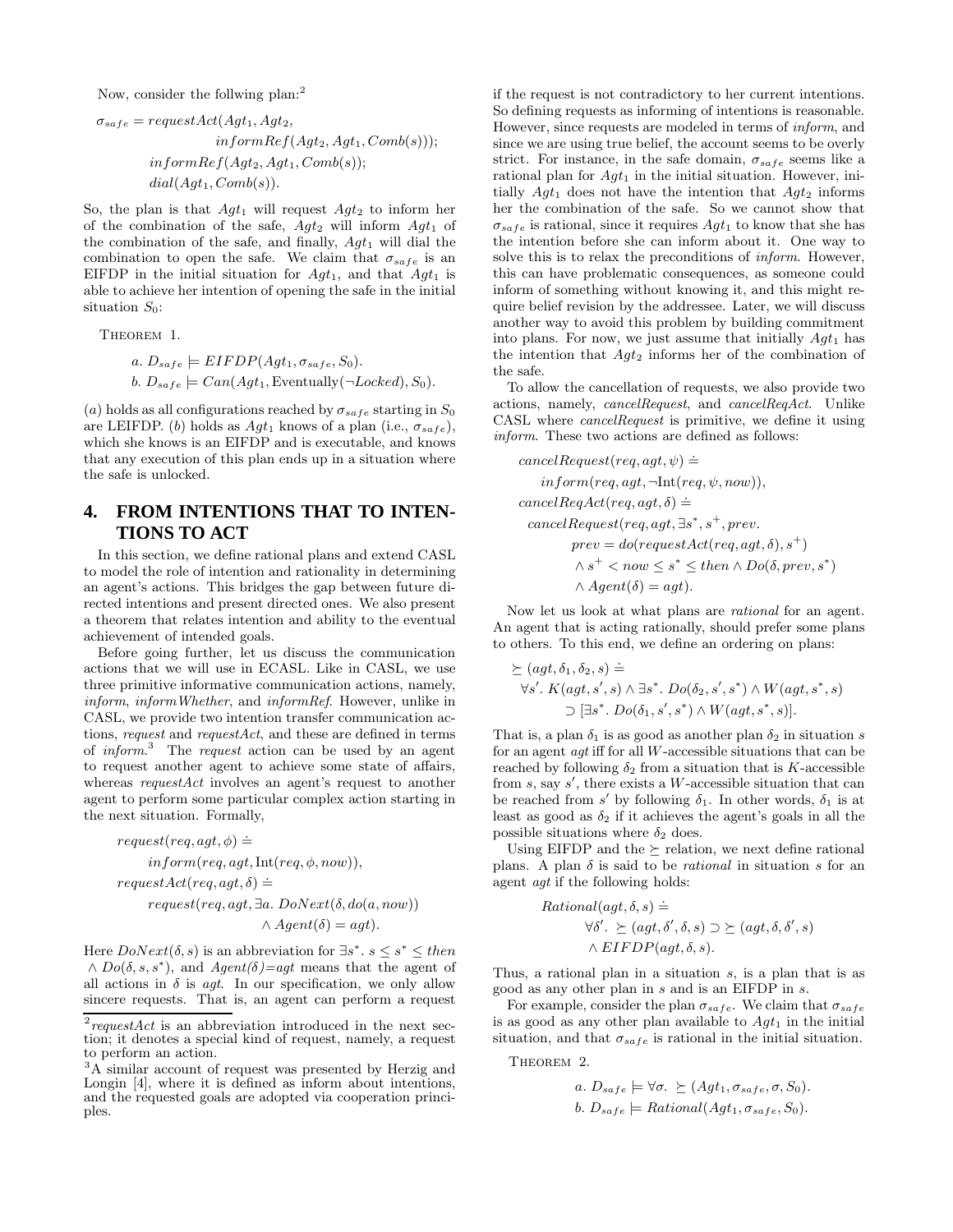Since this plan achieves  $Agt_1$ 's intention of opening the safe starting in any situation that is  $K$ -accessible to  $S_0$ ,  $(a)$  holds. (b) follows from the fact that  $\sigma_{safe}$  is as good as any other plan in  $S_0$  and is an EIFDP in  $S_0$ .

In most cases, there are many rational plans (i.e., ways of achieving as many goals as possible). The decision of which plan the agent commits to is made based on pragmatic/nonlogical grounds. We do not model this here. Instead, we introduce a  $commit(agt, \delta)$  action that will model the agent's commiting to a particular plan  $\delta$ , more specifically, commiting to executing  $\delta$  next. The action precondition axiom for the commit action is as follows:

$$
Poss(commit(agt, \delta), s) \equiv \neg Int(agt, \neg DoNext(\delta, now), s).
$$

That is, the agent *agt* can commit to a plan  $\delta$  is situation s, iff the agent currently does not have the intention that the actions in the plan do not happen next.

Next, we extend the SSA for W seen earlier to handle intention revision as a result of the agent's commitment to a rational plan. We modify  $W^-$  as follows:

$$
W^-(agt, a, s^*, s) \doteq IncompRequest(agt, a, s^*, s) \vee
$$

$$
IncompCommit(agt, a, s^*, s).
$$

Here, IncompCommit handles the expansion of the agent's intentions that occur when a commit action occurs. We define IncompCommit as follows:

$$
IncompCommit(agt, a, s^*, s) \doteq
$$
  

$$
[\exists \delta. a = commit(agt, \delta) \land \exists s'. s' \le s^* \land K(agt, s', s)
$$
  

$$
\land \neg \exists s^{**}. (s' < s^{**} \le s^* \land Do(\delta, do(a, s'), s^{**}))].
$$

So, after the performance of a *commit* action in  $s$ , a  $W$ - $\alpha$ cessible situation  $s^*$  in s will be dropped from  $agt$ 's new set of W-accessible situations if the committed to action does not happen next over the interval between the  $W\text{-}accessible$ situation  $s^*$  and its predecessor  $s'$  that is K-accessible from the current situation s.

The definition of  $W^+$  remains unchanged. Note that if exogenous actions are allowed, agents need to revise their commitments when an exogenous action occurs by uncommiting from the currently committed plan, and committing to a new rational plan. We return to this issue in Section 5.

We now show that our formalization of intentions has some desirable properties:

THEOREM 3.

$$
a. \models \neg Int(agt, \neg \phi, s) \land Serves(agt, req, \phi, s)
$$

$$
\land Poss(request(req,agt, \phi), s) \supset
$$

$$
Int(agt, \phi, do(request(req,agt, \phi), s)).
$$

$$
b. \models Poss(commit(agt, \delta), s) \supset
$$

 $Int(agt, DoNext(\delta, now), do(commit(agt, \delta), s)).$ 

(a) says that if an agent agt does not have the intention that not  $\phi$  in s, then she will have the intention that  $\phi$  in the situation resulting from another agent req's request to agt that  $\phi$  in s, provided that she is willing to serve req on  $\phi$ , and that the *request* action is possible in  $s$ . (b) states that if an agent agt does not have the intention of not performing a complex action  $\delta$  in s (i.e. if  $commit(agt, \delta)$  is possible in s), then she will have the intention of performing it after she commits to it.

As mentioned earlier, the problem that arises as a result of defining requests as informing of intentions can be solved by

building commitment into plans. Consider the safe example; we assumed earlier that initially  $Aqt_1$  has the intention that  $Aqt_2$  informs her the combination of the safe. We can now relax this constraint by considering  $\sigma_{safe}^*$  to be our new rational plan, where  $\sigma_{safe}^* = commit(Agt_1, \sigma_{safe}); \sigma_{safe}$ , i.e. the new plan is that  $Agt_1$  commits to  $\sigma_{safe}$  and then  $\sigma_{safe}$ is performed. Since  $Agt_1$  commits to  $\sigma_{safe}$  before she executes it, the SSA for W will make her adopt the intention that  $Agt_2$  informs her the combination of the safe after she requests  $Agt_2$  to do so, and thus we do not need to assume that this holds.

commit provides a way to link future directed intentions and present directed ones. We next specify a generic metacontroller for an agent that arbitrarily chooses a rational plan, commits to it, and executes it. Then we can prove a theorem about the relationship between intention, ability, and the eventual achievement of an intended goal. This theorem serves as a proof of soundness of our agent theory.

The following meta-controller allows us to refer to the future histories of actions that may occur for an agent who is behaving rationally until  $\psi$  holds. Rational behavior until  $\psi$  can be defined as follows (we assume that there are no exogenous actions):

 $Behaviorally Until(agt, \psi(now)) \doteq$ πδ. Rational(agt,δ,now)?; commit(agt,δ); While  $\neg\psi(now)$  Do If ∃a. Int $(agt, do(a, now) ≤ then, now) ∧$  $Agent(a) = aqt$  Then  $[\pi a. (\text{Int}(agt, do(a, now) \leq then, now) \wedge$  $Agent(a) = agt$ ?; a] Else  $\pi a g t'$ . [Int(agt, ∃a. do(a, now)  $\leq$  then  $\wedge$  $Agent(a) \neq agt \wedge$  $Agent(a) = agt', now$ ?;  $(\pi a'. Int(agt', do(a', now) \leq then, now)?; a')$ EndIf EndWhile.

That is, rational behavior until  $\psi$  can be defined as arbritarily choosing a rational plan, committing to it, and then executing it as long as  $\psi$  does not hold. A rational plan can have actions by the planning agent and by other agents. When it is the planning agent's turn to act, she should perform the action that she intends to perform next; otherwise, she should wait for the other agent to act. When it is the other agent's turn, it will perform the action that it is supposed to perform, because rational plans are EIFDP, and thus the other agent must intend to do the action required by the plan. Note that we only deal with achievement goals here.

One problem with CASL is that the execution of plans is viewed from the system's perspective rather than from the agents' perspective. So, although CASL includes operators that model agents' knowledge and goals, the system behavior is simply specified as a set of concurrent processes. To deal with this problem, Lespérance [7] proposed an account of subjective plan execution in CASL; the program construct Subj $(agt, \delta)$  ensures that  $\delta$  can be executed by agt based on her own knowledge state. We have extended this notion to deal with multiagent plans (i.e. plans with actions by agents other than the executor) and consider other agents'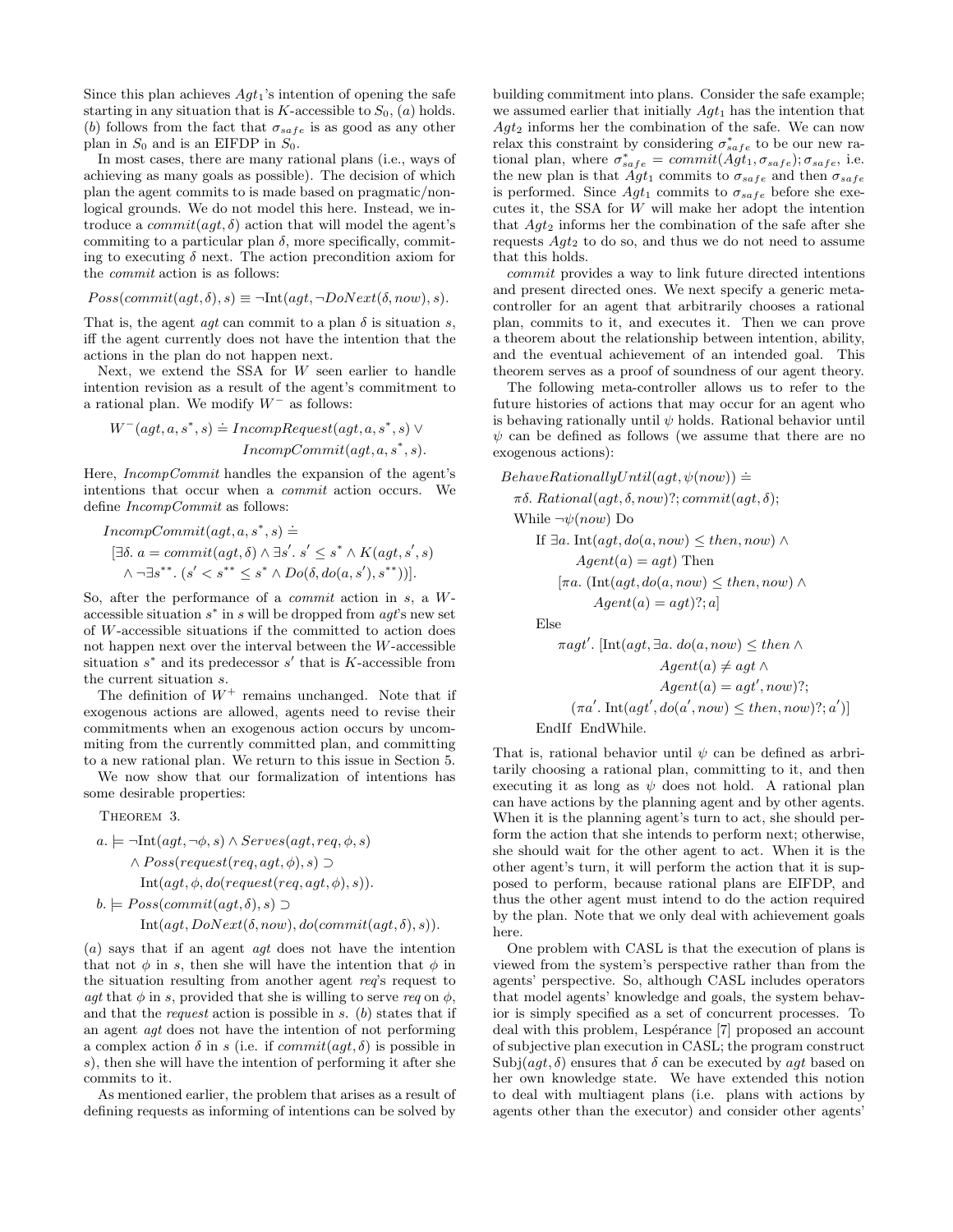intentions; see [5] for the formal details.

Next, we present our "success theorem":<sup>4</sup>

THEOREM 4. From Commitment and Ability to Eventuality

$$
\models [OInt(agt, Eventually(\gamma, now, then), s) \land Can(agt, Eventually(\gamma, now, then), s) \land Int(agt, Eventually(\psi, now, then), s)] \supset
$$
  
 
$$
AllDo(Subj(agt, BehaveRationallyUntil(agt, \psi)), s).
$$

Intuitively, if in some situation, an agent intends to achieve some goal and is able to achieve all its intentions, then the agent will eventually achieve the goal in all rational histories from that situation. OInt $(agt, \psi, s)$  means that  $\psi$  is all the intentions that agt has in s. This construct must be used as we have to assume that the agent is able to achieve all her intentions. If this is not the case, the agent may have to choose between some of its goals and the BehaveRationallyUntil operator will not guarantee that a specific goal (i.e.,  $\psi$ ) will be achieved. If there are exogenous actions, then a more generic meta-controller can be defined. We discuss this in the next section.

We also have the following corollary for the safe domain:

Corollary 1.

$$
D_{safe} \models AllDo(Subj(Agt_1,BehaveRationallyUntil(Agt_1, \neg Locked)), S_0).
$$

We have shown in Theorem  $1(b)$  that  $Agt_1$  can achieve her intention of opening the safe in the initial situation. Moreover, the only intention of  $Agt_1$  is to open the safe. It follows from Theorem 4 that  $Agt_1$  will eventually open the safe if she behaves rationally starting in  $S_0$  (see [5] for a complete proof).

#### **5. DISCUSSION AND FUTURE WORK**

In this paper, we have presented a formal theory of agency that deals with simple multiagent cooperation and shows how future directed intentions and present directed ones can be related. An agent's current rational plans depend on her current intentions. The commit action models how the agent's intentions can be updated to include a commitment to a rational plan. Using this, we have formulated a planning framework for multiple cooperating and communicating agents in CASL. We specified how an agent's future directed intentions will lead the agent to adopt a rational plan and then carry it out using the meta-controller BehaveRationallyUntil.

To relate agents' intentions with their actions, Cohen and Levesque [1] required that agents eventually drop all their intentions either because they had been achieved or because they were viewed as impossible to achieve (AKA the no infinite deferral assumption). A similar account was presented by Rao and Georgeff [13]. We believe that this no infinite deferral assumption should be a consequence of an agent behaving rationally as specified by other axioms of the theory, rather than be imposed separately. A more intuitive account was presented in [22], where Singh showed that rather than

having it as an assumption, the no infinite deferral principle can be derived from the theory.

In [15], Sadek introduces some axioms to incorporate explicit principles of rational behaviour in his adaptation of the Cohen and Levesque framework. The application of these axioms makes it possible for an agent to build rational plans in a deductive way by inference of causal chains of intention, without needing to resort to a separate planner. From an operational point of view, agents in this framework generate plans using a backward chaining planning mechanism. Sadek uses the rational effect of communication actions as an integral part of his specification. These rational effects express the reasons which lead an agent to select an action, and are related to perlocutionary effects. However, it is not specified under what conditions the rational effects become actual effects, and one cannot reason about these conditions. Moreover, the planning mechanism in [15] is incomplete and many rational plans cannot be inferred. In [16], Sadek et al. describe how this theory is used to develop an implemented rational agent engine called ARTIMIS. This technology has been used to build natural language dialogue systems and multiagent applications. Louis [10] recently extended AR-TIMIS [16] to incorporate a more general model of planning (state space planning by regression and hierarchical planning) and plan adoption. His framework is more complex than ours and uses defaults (as does Sadek's). The approach supports multiagent plans and has been implemented. But there is no formalization of epistemically feasible plans, and no success theorem. Commitment to a plan is modelled using a special predicate rather than using the intention attitude.

Although independently motivated, our account closely resembles the one in [24], where a similar notion of commitment to actions was introduced to relate intentions and actions. However, that framework does not model rationality or provide a success theorem. There has also been related work that tries to extend agent programming languages to support declarative goals (e.g. [23]).

Our semantics of communication acts is mentalistic, in contrast to recent social commitment semantics (e.g. [3]). The public social commitment level is obviously important, but we don't think that communication can be reduced to it. The reason agents communicate is that this serves their private goals. One must usually reason about these goals and the associated beliefs to really understand the agents' behavior.

The theory presented here is a part of our ongoing research on the semantics of speech acts and communication in the situation calculus. In [5], we present an extended version of our framework where we allow exogenous actions. To deal with these unintended actions, an agent needs to revise the plan it is committed to whenever an exogenous action occurs. In other words, she needs to un-commit from the previously committed plan, consider the new set of rational plans, and commit to one of them. We handle the un-commiting part in the SSA for  $W$ . The agents' commitment to a new rational plan is handled using a more sophisticated meta-controller. This controller iterates the BehaveRationallyUntil program as long as the goal remains un-achieved and there is a plan that is rational in the current situation. In [5], we also define a notion of conditional commitment, and model some simple communication protocols using it.

<sup>&</sup>lt;sup>4</sup>The construct  $AllDo$  is a strict version of  $Do$  that requires that all possible executions of a program terminate successfully; see [7] for a formal definition.